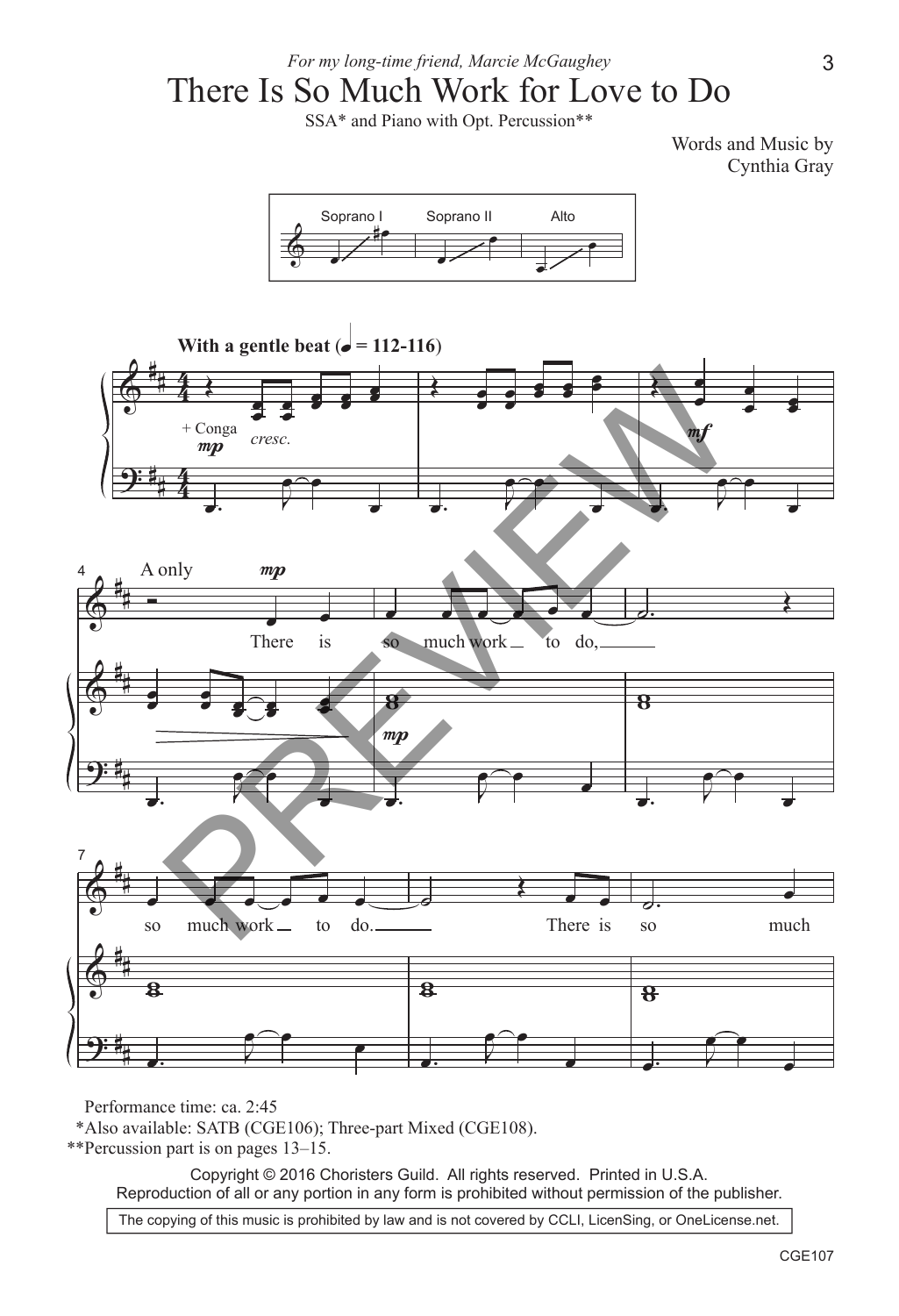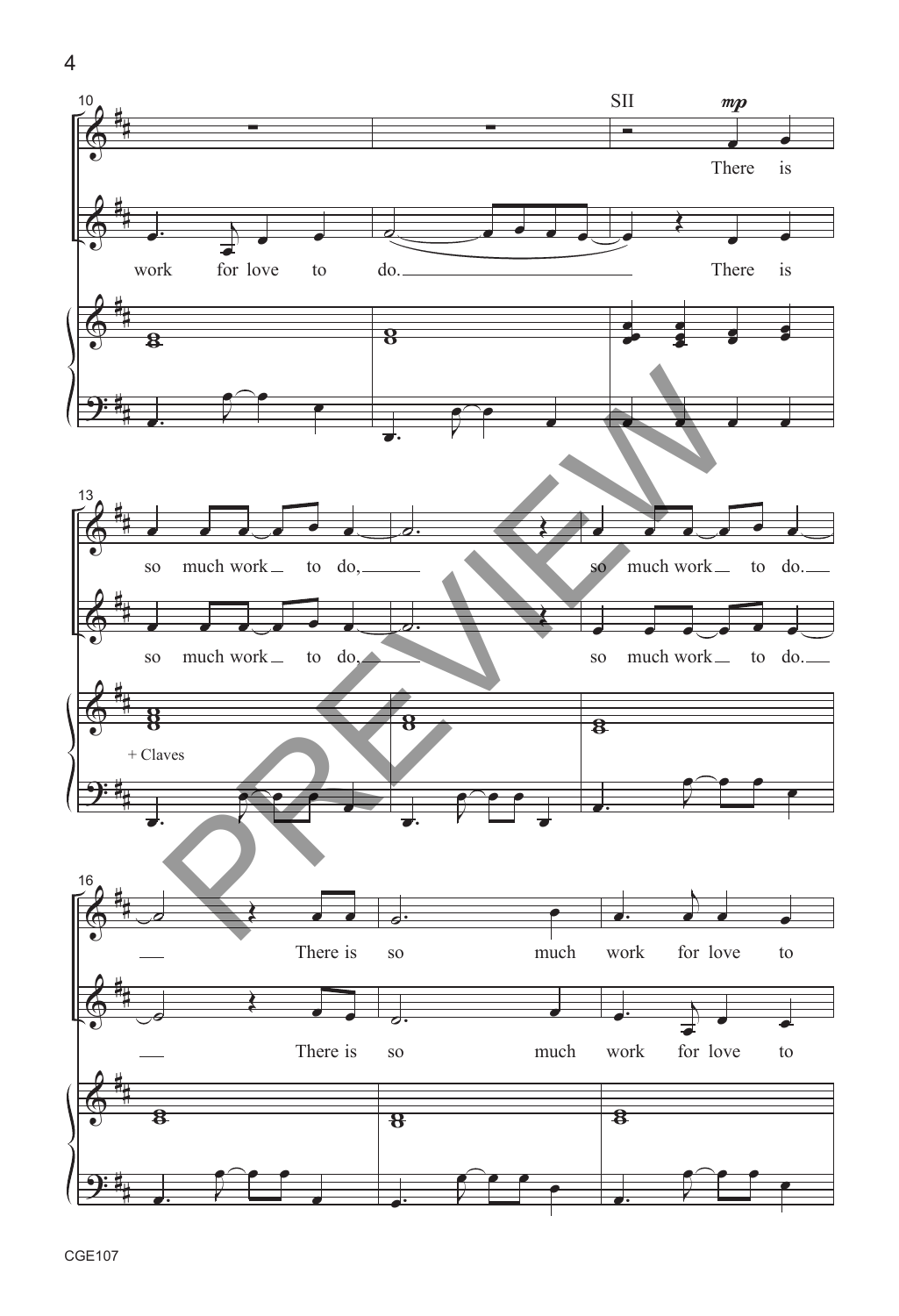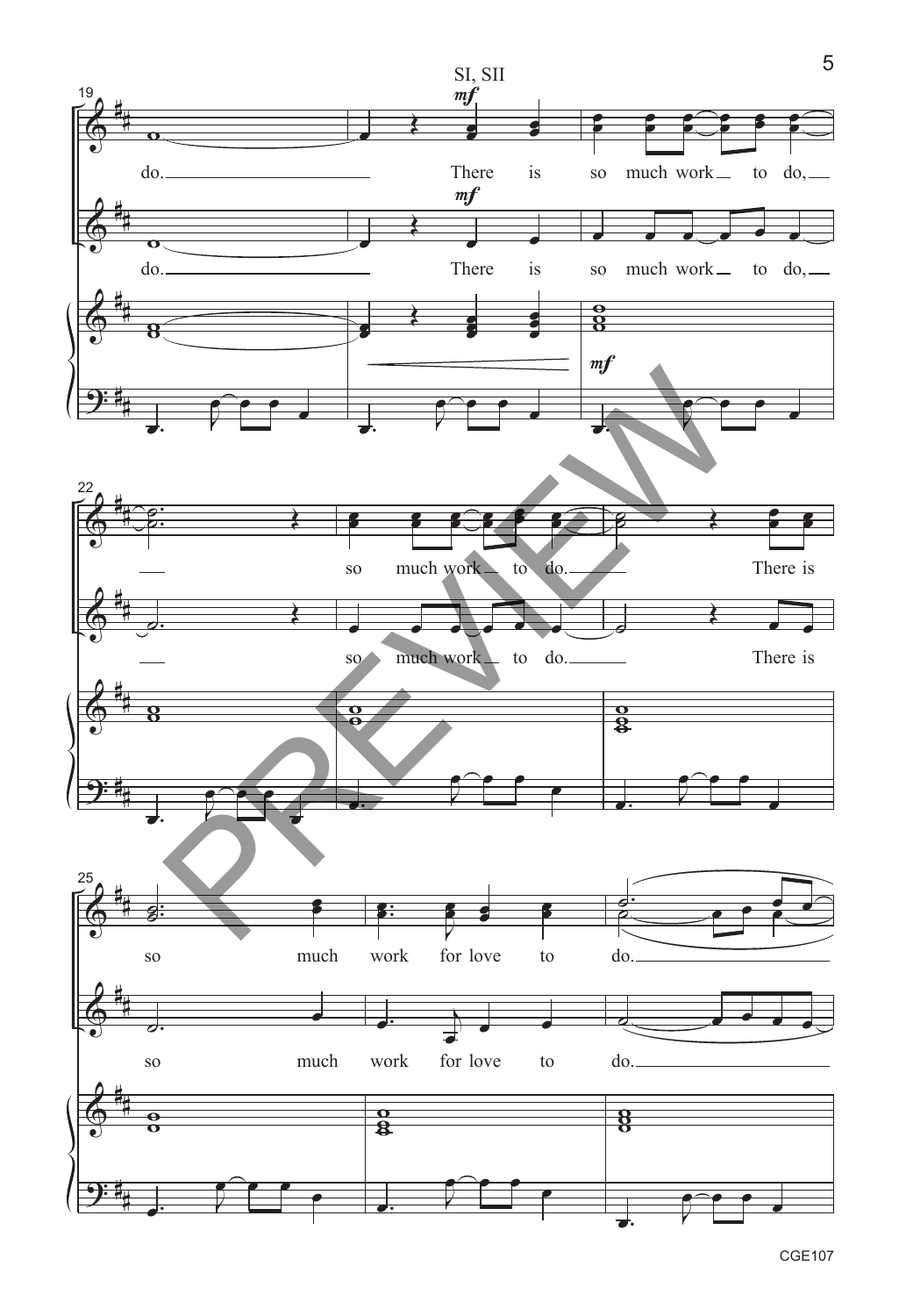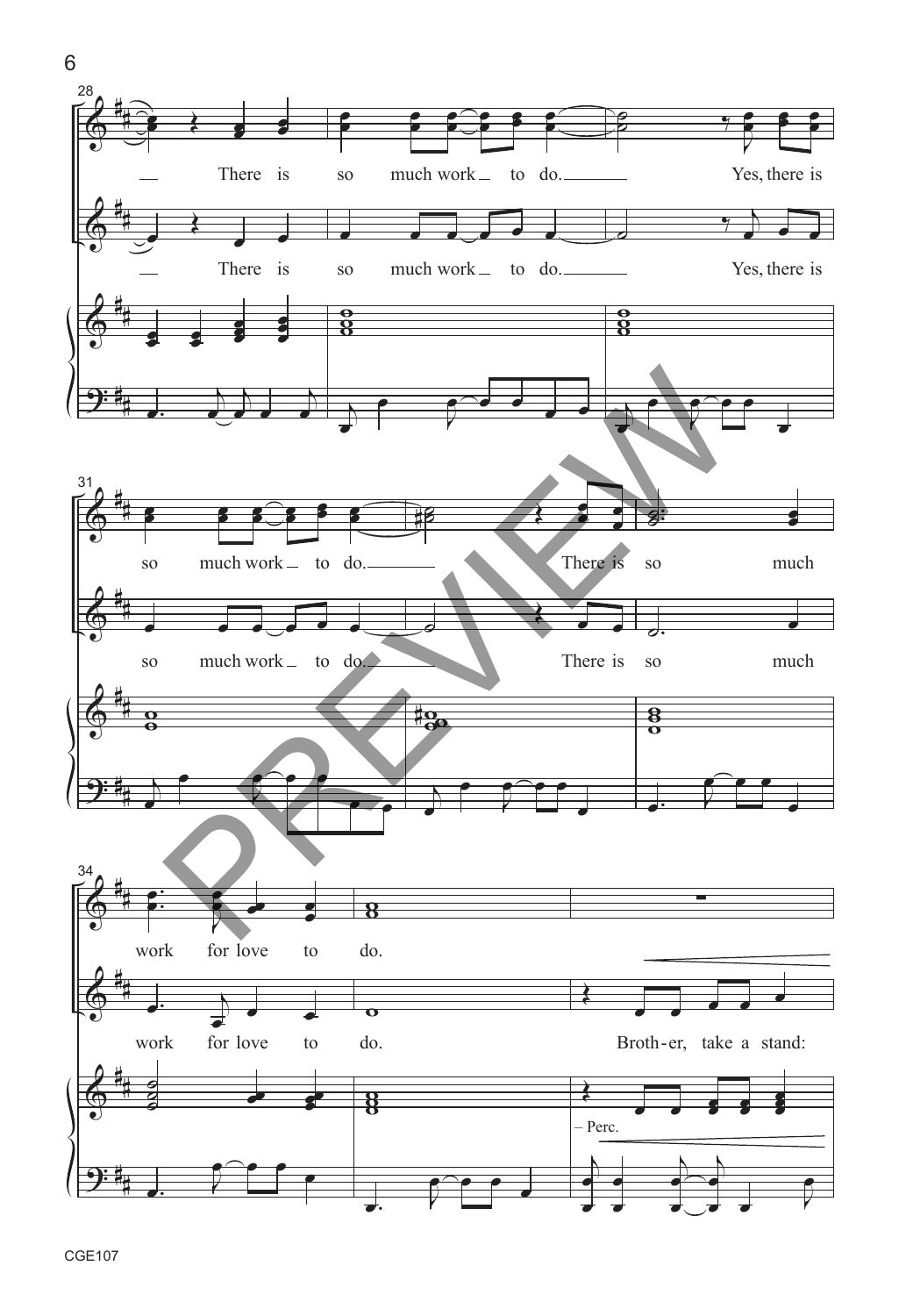![](_page_4_Figure_0.jpeg)